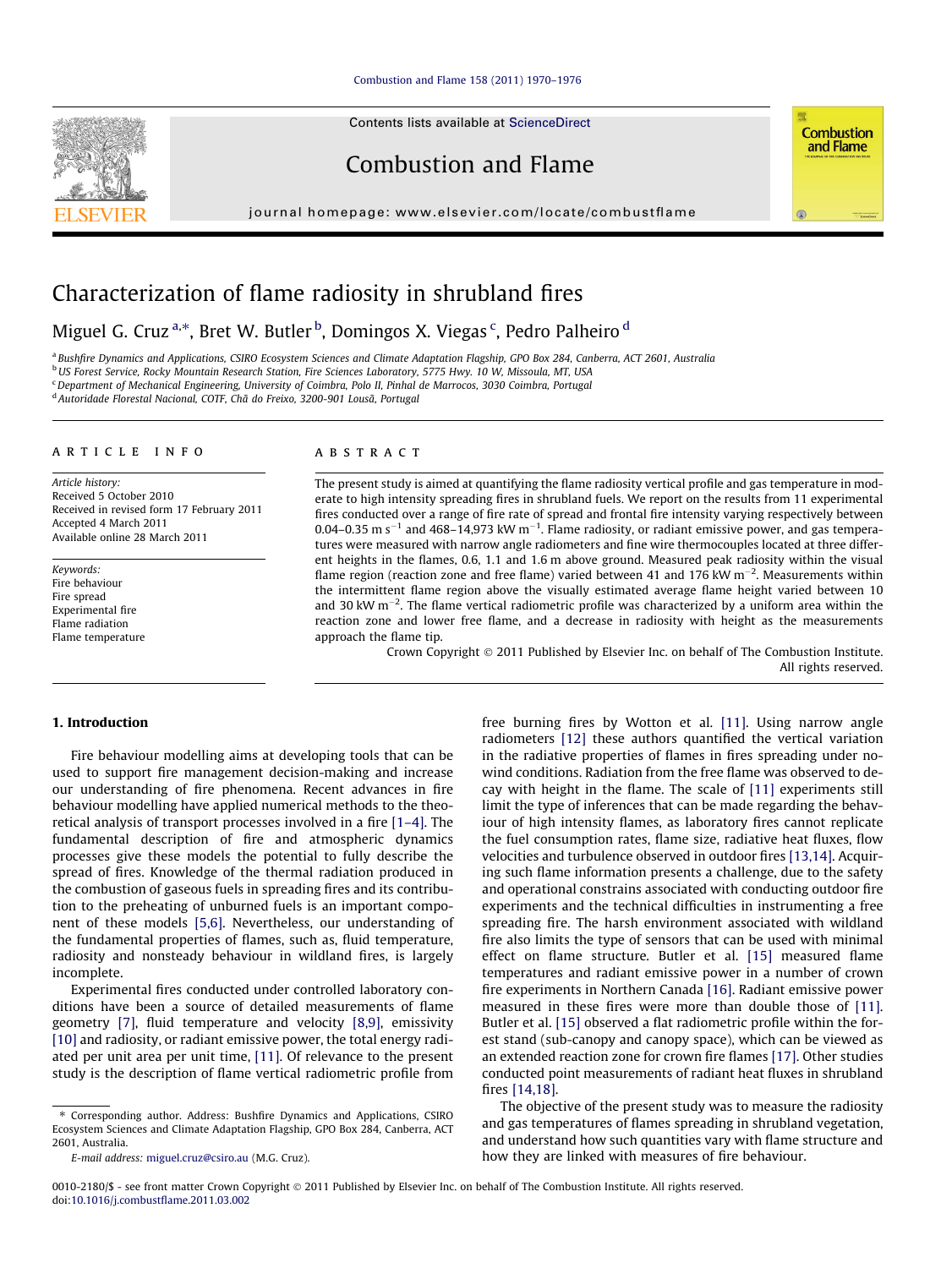# 2. Experimental methods

# 2.1. Site characteristics and fuel complex

The measurements were collected as part of a multi-year experimental burning program designed to characterize wind and slope effects on fire behaviour in shrubland fuel complexes. Information regarding the experimental burning program can be found in [\[19\].](#page-5-0) The sites are located in the Lousã mountain range  $(40^{\circ}15^{\prime}N,$ 8°10'W) in Central Portugal, with Gestosa located at an altitude of 700–800 m ASL, and Gondramaz at 850 m ASL. Average plot size and fireline width were respectively 2500  $m<sup>2</sup>$  and 55 m. The experimental area vegetation consists of continuous (close to 100% cover) shrublands dominated by the following species: Erica umbellata, Erica australis and Chamaespartium tridentatum. Fuelbed structure was determined by double sampling techniques [\[20\]](#page-5-0). Destructive sampling of shrub fuels was aimed at determining fuel load and bulk density by fuel particle size class and state (live or dead) per species. As a note, the terms fuel and vegetation are used interchangeably here. The linear transect method [\[21\]](#page-5-0) was used to estimate composition, percent coverage, height, and volume by species in each burn plot. Fuel age (time since last fire) varied between 16 and 20 years. Average fine fuel load (dead fuels with diameter less then 6 mm and live fuels with diameter less than 3 mm) per plot within the shrub canopy averaged 1.4 kg  $\mathrm{m}^{-2}$  at Gestosa and 0.77 kg m $^{-2}$  at Gondramaz (Table 1). The litter layer in this fuel complex is incipient, and does not sustain fire propagation [\[22,23\]](#page-6-0). Live vegetation accounts for 79% of the fuel load in Gestosa and 72% in Gondramaz. Average fuel bed height was 0.97 m in Gestosa and 0.29 m in Gondramaz. Canopy bulk density averaged 1.44 kg m<sup>-3</sup> in Gestosa and 2.61 kg m<sup>-3</sup> in Gondramaz. Further information on fire behaviour dynamics in this vegetative complex can be found in [\[23\]](#page-6-0).

# 2.2. Weather and fuel moisture sampling

Wind speed and direction (6 m above ground in the open), precipitation, temperature and relative humidity were recorded by a network of three automatic weather stations positioned within the experimental area. The weather stations were located so that their measurements were not influenced by fire-generated flow. Collection of hourly observations started 2 months prior to the experimental burns. During burns weather data consisted of 1 min averages. Fuel moisture (percent mass/oven dry mass) samples were collected prior to ignition for each experimental fire. Five samples were collected per dominant species and state, i.e., fine live and dead fuels. Live fuel moisture sampling included foli-

## Table 1

Descriptive statistics for environmental variables associated with the Gestosa and Gondramaz experimental fires.

| Variable                                          | Average (St. dev)     | Max       | Min       |
|---------------------------------------------------|-----------------------|-----------|-----------|
| Slope (degree)                                    | 13(4)                 | 24        | 4         |
| Temperature $(C)$                                 | 18(4)                 | 24        | 10        |
| RH (%)                                            | 57 (17)               | 80        | 26        |
| 6 m open wind speed<br>$(km h^{-1})$              | 13 (10)               | 29        | 9         |
| Live fuel moisture<br>content $(\%)$ <sup>a</sup> | 75 (23)               | 104       | 55        |
| Dead fuel moisture<br>content $(\%)^a$            | 10.3(3.1)             | 16        | 7.4       |
|                                                   | Gestosa/Gondramaz     |           |           |
| Fuel bed height (m)                               | 0.97(0.37)/0.29(0.06) | 1.64/0.35 | 0.5/0.25  |
| Fuel load live ( $\text{kg m}^{-2}$ )             | 1.15(0.48)/0.5(0.08)  | 2.03/0.64 | 0.6/0.46  |
| Fuel load dead ( $\text{kg m}^{-2}$ )             | 0.30(0.13)/0.22(0.11) | 0.50/0.33 | 0.15/0.12 |
| Fuel bulk density ( $\text{kg m}^{-3}$ )          | 1.44(0.53)/2.61(0.70) | 1.88/2.71 | 0.99/2.40 |

<sup>a</sup> Fuel moisture content on an ovendry weight basis.

age and small twigs (diameter less than 3 mm) of the dominant species. Fuel moisture samples were oven dried at nominally 100  $\degree$ C for 24 h to determine their dry weight. Table 1 summarizes the range of environment conditions under which the experimental burns were conducted.

#### 2.3. Fire behaviour

#### 2.3.1. Instrumentation

Local flame radiosity was measured using narrow angle radiometers (NAR) [\[12\].](#page-5-0) These radiometers are designed with a narrow field of view, verified experimentally to be a half-angle of  $4.0^\circ$ . The radiometers sense the equivalent flame radiosity occupying the conical volume defined by the radiometer's field of view ([Fig. 1\)](#page-2-0). Detailed description of the narrow angle radiometers is given in [\[12,24\]](#page-5-0). Radiometers were calibrated using a blackbody calibration source (Mikron M300, Mikron Instrument Company Inc., Oakland, NJ, USA) within the temperature range 380–1100 K (10–200 kW  $m^{-2}$ ) with steps of 100 K. The narrow angle radiometers are calibrated to provide a measurement of flame radiosity at the location viewed by the radiometer. We assume that they provide a measurement of the flame radiosity averaged over the response of the sensor The radiometers showed a linear response within the calibration range and have a response time of nominally 30 ms. Based on the blackbody calibration source uncertainty the maximum NAR error was estimated to be approximately 3% at a temperature of 1300 K [\[15\].](#page-5-0)

Flame gas temperature was measured with small diameter bare wire type K thermocouples (0.125 mm wire diameter/0.25 mm bead diameter – Omega Corporation, USA). Thermocouple measurements of flame temperatures are subject to errors induced by heat transfer between the thermocouple junction and its surroundings. Several authors discuss these sources of error (e.g., radiation gains and losses occurring respectively before and after the flame involves the thermocouple, conduction heat losses) and the necessary corrections to minimize them [\[14,25,26\]](#page-5-0). Nonetheless, the modification of the thermocouple surface properties as it is immersed in the flame fluid and the absence of fluid velocity measurements within the flame makes the application of these corrections impractical. The thermocouple size used represents a compromise between strength and size (large enough to survive installation and the turbulence yet small enough to minimize error due to radiative loss or gain). Thermocouple response time was nominally 150 ms for both heating and cooling. Calculations by Dupuy et al. [\[8\]](#page-5-0), Hirano and Saito [\[13\]](#page-5-0) and, Silvani and Morandini [\[14\]](#page-5-0) estimated the uncertainty associated with these fine wire thermocouples to be between 5% and 7% of the measurement for a peak average temperature between 1200 and 1300 K, and flow velocities between 5 and 10 m  $s^{-1}$ .

Radiometer/thermocouple pairs were mounted along a 1.7 m tall tower, with sensors located at 0.6, 1.1 and 1.6 m above the ground. [Figure 1](#page-2-0) depicts a typical setup with all radiometers measuring radiation from the free flame. In some cases one or more sensors were located within the fuel layer. In this configuration the sensor was measuring radiation in the reaction zone. At each measuring height the radiometer was oriented horizontally and parallel to the direction of fire spread. The thermocouple was placed 0.1 m to the side of the radiometer sensor to minimize error due to instrument intrusiveness, such as the cooling of flame gases by the presence of the tower and radiometer encasing. The tower was insulated with an outer layer of 2.5 cm thick ceramic blanket and aluminium foil. The tower was placed vertically within the burn plot in a representative area of homogeneous fuel distribution, and connected to a datalogger (Campbell Scientific, Logan, UT, USA, model CR10X) buried in a shallow hole 2 m behind the tower. The instrument tower was located in an area that ensured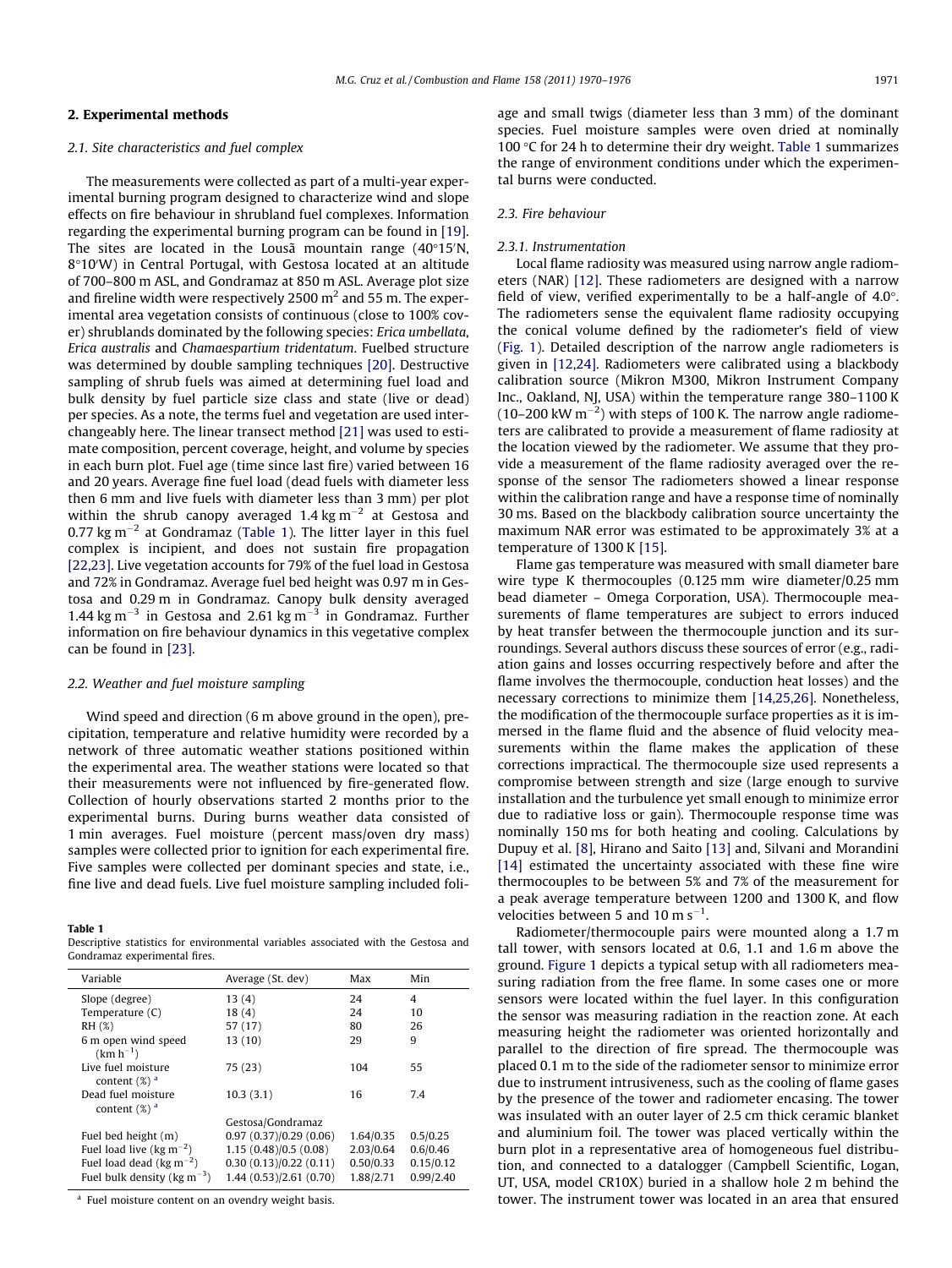<span id="page-2-0"></span>

Fig. 1. Schematic of radiometer tower and detail of narrow angle radiometer (NAR) view of approaching flame.

the fire has gone through its acceleration stage and was spreading at its pseudo-steady state rate of spread when it reached the tower and there were no boundary effects, i.e., proximity to experimental plot edge. Tower placement and datalogger sheltering were accomplished to minimize disturbance to surrounding fuels. Data was acquired at 1 Hz. The radiometer tower was used in 15 burns. Data from four burns were discarded due to sensor damage caused by fire or deficient positioning of sensor tower.

## 2.3.2. Fire behaviour descriptors

Fires were ignited as a line source with drip torches ensuring a flame front spreading at a pseudo-steady rate of spread within 25 m of the ignition source. Fire behaviour information collected during the experimental fires and relevant for the present study included: rate of spread, fire intensity, residence time, and flame dimensions. Rate of spread was determined from oblique infrared  $(AGEMA$  THERMOVISION<sup>®</sup> 550) and visual cameras  $(SONY)$ DCR-VX2000E PAL). Individual digitized frames were sampled at constant time intervals, varying typically from 30 s to 1 min depending on burn duration, and georeferenced using Computeraided design (CAD) software (MicroStation 95). Flame front position was determined for each image frame, followed by rectification to a vertical plane to remove bias from the oblique view. The rectified images were then used to determine the rate of spread of the experimental fire. Fireline intensity  $(I_B)$ , as defined by [\[26\]](#page-6-0):

$$
I_B = R \cdot w_a \cdot h \tag{1}
$$

with R being the fire rate of spread (m s $^{-1}$ ),  $w_a$  the fuel consumed in flaming combustion ( $\text{kg m}^{-2}$ ), assumed to be all fuels (live and dead) with a diameter lower then  $6$  mm, and  $h$  the heat released by the combustion of fuel (assumed to be 18,600 kJ kg $^{-1}$  for live and dead vegetation [\[17\]\)](#page-5-0). Residence time was derived from the time–temperature profiles measured in the experiments. Residence time was assumed to be the time the thermocouple temperature remained above 600 K (assumed as ignition temperature for vegetative fuels [\[27\]](#page-6-0)) at the top of the fuel layer and indicates the presence of pyrolyzing flames. Flame depth  $(F_D)$  was inferred from the product of rate of spread and residence time. Flame height was estimated by averaging the flame dimension from digitized video frames and still photographs as the flame front passed the radi-

Table 2 Basic fire behaviour information for shrubland experimental fires.

| Plot         | Rate of<br>spread<br>$(m s^{-1})$ | Intensity<br>$(kW m^{-1})$ | Residence<br>time(s) | Flame<br>depth(m) | Flame<br>height<br>(m) |
|--------------|-----------------------------------|----------------------------|----------------------|-------------------|------------------------|
| GE517        | 0.35                              | 14.973                     | 130                  | 45.5              | 6                      |
| GE519        | 0.14                              | 6808                       | 86                   | 11.7              | 5                      |
| GE523        |                                   |                            | 35                   |                   | 1.5                    |
| GE527        |                                   |                            | 21                   |                   | 2                      |
| <b>GE600</b> | 0.06                              | 1607                       | 67                   | 4.1               | 3.5                    |
| GE601        |                                   |                            | 18                   |                   | 1.5                    |
| GE602        | 0.09                              | 2342                       | 67                   | 6.1               | 2                      |
| GE613        | 0.08                              | 2465                       | 135                  | 10.1              | 3.5                    |
| GO755        | 0.04                              | 468                        |                      |                   | 0.5                    |
| GO756        | 0.17                              | 2228                       | 44                   | 7.6               | 1.75                   |
| GO758        | 0.06                              | 543                        | 21                   | 1.2               | 0.75                   |
|              |                                   |                            |                      |                   |                        |

GE – Gestosa; GO – Gondramaz.

ometer tower. For these measurements the radiometer tower was used as reference dimension.

Table 2 summarizes the basic fire behaviour characteristics for the 11 fires where radiosity and/or flame temperature data were collected. Rates of spread and fireline intensity varied between 0.04 and 0.35 m  $s^{-1}$ , 468 and 14,973 kW m<sup>-1</sup> respectively. No reliable rate of fire spread data, and hence fireline intensity (Eq. (1)), were collected in three of the fires (plots 523, 527 and 601) due to instrument malfunction. Residence time varied between 18 and 135 s in the Gestosa experiments, and between 21 and 44 s in the Gondramaz experiments. Low residence time values, e.g., <30 s, were associated with low intensity burns (flame heights < 1.5), either no wind or flanking fires, whereas the high residence times were associated with experiments with fireline intensities higher then 2000 kW  $m^{-1}$ .

# 3. Results and discussion

# 3.1. General behaviour

Radiant energy emissions were collected in 11 experimental fires. In order to smooth local fluctuations in the flame radiosity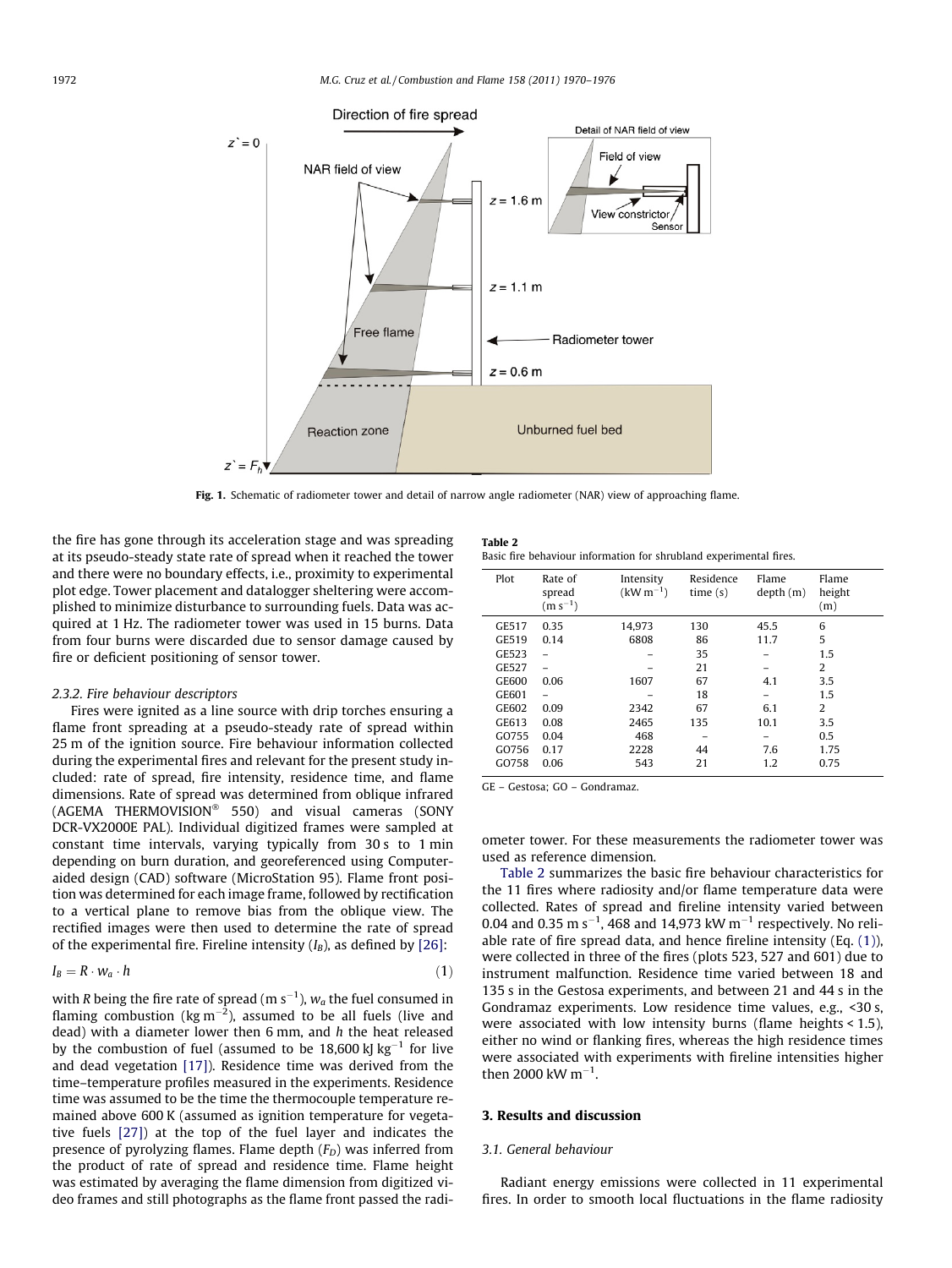<span id="page-3-0"></span>and fluid temperature data, the collected time series data were smoothed using a 5 s moving average. Figure 2a presents the instantaneous and smoothed radiosity traces measured at 1.1 m above ground in experimental fire GE602. The inset in this figure considers the distance between the flame and the sensor. This is based on the assumption of a constant rate of spread [\(Table 2\)](#page-2-0), with negative distances indicating that the fire is moving toward the radiometer tower (located at distance = 0). Flame arrival was assumed to occur when the thermocouple measurement reached 600 K. Figure 2b presents the variation in radiosity at 0.6, 1.1 and 1.6 m for this experimental fire. The inset of this figure shows that the different NAR start sensing radiant energy fluxes at different distances from the flame. For this fire, the lower NAR senses the lowest radiosity until the flame front reaches the radiometer tower. This is explained by the existence of vegetation obstructing part of the field of view of the sensor while the flame front was some distance from the tower. Fuel bed height in this plot averaged 0.51 m, 0.09 m below the lower sensor  $(z = 0.6$  m), but fuel heterogeneity result in a certain amount of shrubs with heights above 0.6 m. In this experiment the top NAR sensed significantly less energy than the middle NAR before the flame front arrived (Fig. 2b). This was caused by flame flickering, which made the flame to be occasionally out of the sensor field of view. Other factors contributing to the lower radiosity measured by the top NAR were, cooling due to entrainment and decreased flame depth with flame height.

As the fire reaches and immerses the NAR in hot fluid the sensors will warm and induce measurement errors. As the intent of the experiment was to quantify the flame radiosity, we were interested in the measurements performed immediately prior to and at flame immersion. Our measurement window excluded NAR measurements conducted 10 s after the arrival of the flame front. For plot 602, peak smoothed radiosity were 117, 125 and 105 kW  $\mathrm{m}^{-2}$ respectively for sensors at a height of 0.6, 1.1 and 1.6 m. Table 3 presents peak flame radiosity measurements for the various fires.



Fig. 2. Flame radiosity measured at experimental fire 602. (a) Plot of instantaneous (dots) and smoothed (moving average  $n = 5$ ) radiosity measured at 1.1 m. (b) Plot of smoothed radiosity measured at 0.6, 1.1 and 1.6 m. Negative time values indicate fire approaching the radiometer sensor. Time = 0 indicates arrival of flame front to sensor. Inset x-axis assume constant rate of fire spread.

#### Table 3

Smoothed ( $n = 5$ ) peak radiosity and temperature measured in Gestosa and Gondramaz shrubland fires.

| Plot  | Fuelbed      | Peak radiosity (kW $m^{-2}$ ) |       | Peak temperature (K) |      |      |      |
|-------|--------------|-------------------------------|-------|----------------------|------|------|------|
|       | height $(m)$ | Measurement height (m)        |       |                      |      |      |      |
|       |              | 0.6                           | 1.1   | 1.6                  | 0.6  | 1.1  | 1.6  |
| GE517 | 1.4          | 110.2                         | 156.5 | 140.8                | 1177 | 1330 | 1198 |
| GE519 | 1.2          | 169.6                         | 110.8 | 175.7                | 1175 | 1124 | 1252 |
| GE523 | 1.6          | 68.7                          | 48.1  | 22                   | 1094 | 841  | 666  |
| GE527 | 1.2          | 94.9                          | 92.4  | 77.9                 | 747  | 804  | 794  |
| GE600 | 0.9          | 112.1                         | 157.7 | 161.3                | 1306 | 1283 | 1120 |
| GE601 | 0.7          | 127.8                         | 113.4 | 90.3                 | 790  | 600  | 625  |
| GE602 | 0.5          | 116.5                         | 125.4 | 105.2                | 1241 | 1135 | 1144 |
| GE613 | 1.1          | sm                            | sm    | sm                   | 1198 | 936  | 1007 |
| GO755 | 0.3          | 50.1                          | 29.6  | 10.1                 | sm   | 613  | 577  |
| GO756 | 0.4          | 51.7                          | 30.6  | 11.8                 | 1021 | 764  | 629  |
| GO758 | 0.3          | 40.8                          | 16.2  | 28.3                 | 818  | 685  | 608  |

GE – Gestosa; GO – Gondramaz, sm – sensor malfunction.

# 3.2. Flame radiosity

Flame radiosity in the most intense fires were measured above 150 kW m<sup>-2</sup>, reaching 161 and 176 kW m<sup>-2</sup> in plot 519 and 600 respectively. Figure 3 depicts how the measured peak radiant energy flux varied with height above ground for each fire. The data do not identify a definite trend relative to how radiosity varies with height in the flame. The measurements in Table 3 and Fig. 3 are not directly comparable between fires as fuel bed height and fire characteristics are unique to each burn. The variety of fuel bed heights, ranging from 0.3 to 1.6 m meant that sensors at a given height were measuring distinct areas of the flame in different fires. As an example, in all the Gestosa burns but plot 602, the lower sensor was within the reaction zone, whereas for the Gondramaz plots all sensors were measuring radiosity within the free flame (Table 3). In Gondramaz 755 and 758 the top NAR was measuring radiation above the estimated average flame height, hence above the perceived visual flame height.

The low peak radiosity measured in the Gondramaz burns (between 41 and 52 kW  $m^{-2}$ ) were associated with short and narrow flames derived from low fuel availability for combustion (a combination of lower fuel load and high fuel moisture content). The fires in Fig. 3 with a maximum measured radiosity lower than 125 kW  $m^{-2}$  had flame heights lower than 2 m. These fires show an overall decrease in radiosity with height. In this experiments the top narrow angle radiometer  $(z = 1.6 \text{ m})$  was sensing an area of intermittent flame presence. In the experimental fires with



Fig. 3. Peak radiosity variation with height  $(m)$  above ground for shrubland experimental fires. Numerals indicate plot number.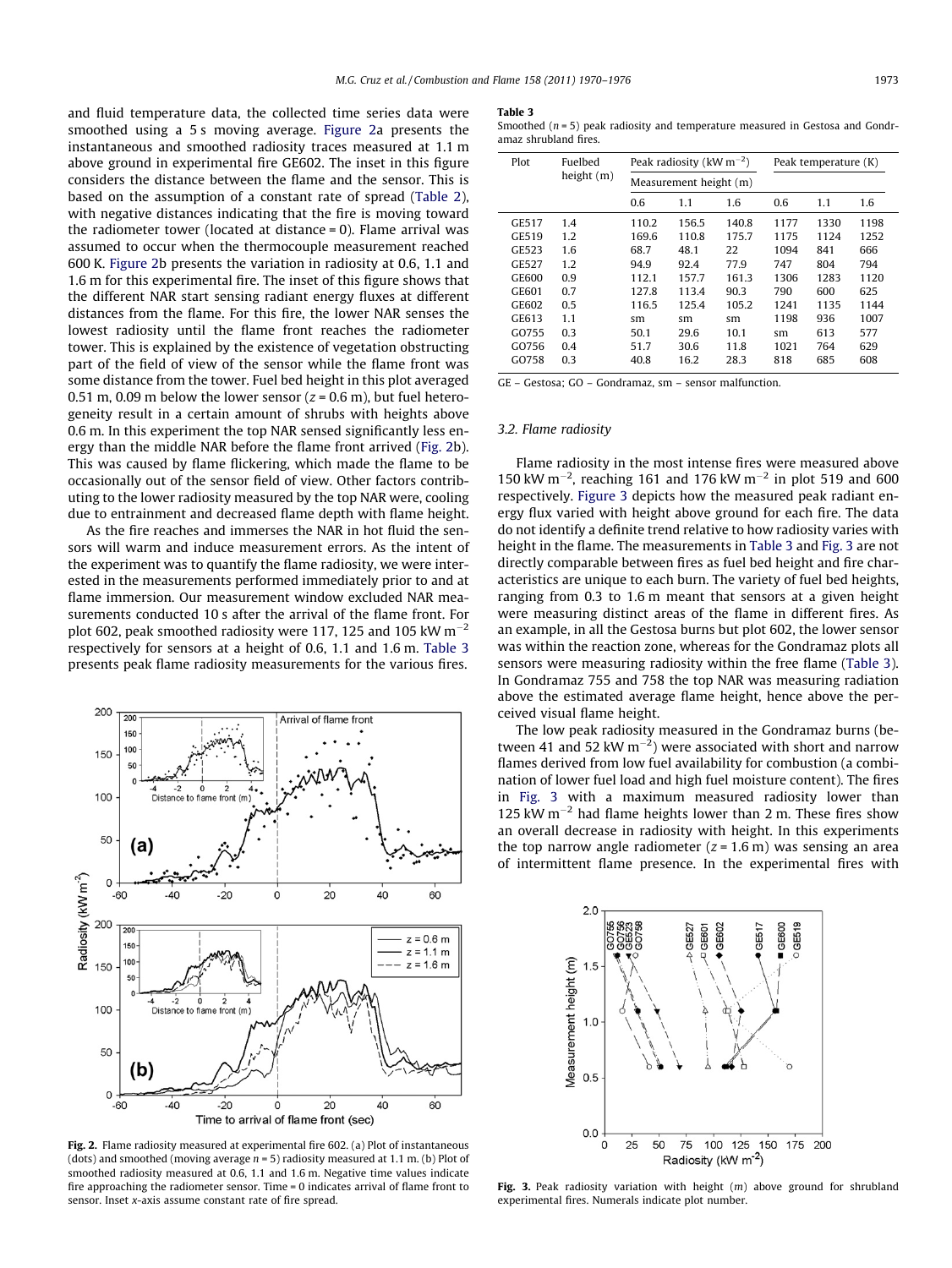<span id="page-4-0"></span>flame heights higher then 3 m (e.g., Gestosa 517, 519 and 600) an observable increase in peak radiosity occurred from the 0.6 m sensor to the sensors above. This was likely to occur because the lower measurements were well within the gaseous fuel rich environment of the reaction zone in deep flames. For these burns the measurements at 1.6 m were just above the fuel layer height, where optimal fuel – oxidizer mixing would occur. This suggests that for high intensity flames the oxidizer limited environment of the reaction zone restricts the radiant energy output within the fuel layer and peak radiant flux emission occurs in the free flame above it.

Only a few studies report measurements of flame radiosity in spreading fires. [\[11,12\]](#page-5-0) applied narrow angle radiometers in shallow fuel layers in a laboratory setting. These laboratory fires were conducted under a range of burning conditions with maximum mean flame heights attained around 2 m tall. These authors measured radiant energy fluxes comparable to the ones attained in our study in which flame heights were lower than 2 m. [\[11\]](#page-5-0) reported peak radiative emissive power of 90 kW  $m^{-2}$  for experiments with flame heights of 2–2.2 m; whereas [\[12\]](#page-5-0) measured peak values of 60 kW m<sup>-2</sup>, for flames 1–1.5 m tall. [\[11\]](#page-5-0) also quantified a decrease in radiation intensity in the free flame with height. Our results for fires with flames smaller then 2 m in [Fig. 3](#page-3-0) shows similar trend. Silvani and Morandini [\[14\]](#page-5-0) measured radiant heat fluxes peaking at 51 kW m $^{-2}$  on the top of the fuel array in 0.8 m tall shrubs. Their values are consistent with our measurements obtained in short and narrow flames.

Butler et al. [\[15\]](#page-5-0) measured radiosity in experimental crown fires, where peak flame radiant energy fluxes surpassed 250 kW m $^{-2}$  in the most intense fire. By relying on two 13.8 m tall towers instrumented with narrow angle radiometers, [\[15\]](#page-5-0) was able to capture both the vertical profile and horizontal variability in radiosity. Their measurements suggest that the horizontal variability in flame radiosity is comparable to the vertical variability when considering the flame profile between the ground and the top of the canopy fuel layer. By averaging the vertical flame profile of 6 experimental burns their results suggest a constant peak radiant energy flux within the subcanopy and canopy space, which could be considered the reaction zone of an active crown fire. These results agree with our measurements of radiant energy flux within the reaction zone in shrubland fires. Considering the group of fires with flame heights above 3 m, the average radiosity was 103, 105 and 101 kW  $m^{-2}$  for 0.6, 1.1 and 1.6 m height, respectively. As for [\[15\]](#page-5-0) our measurements in the tall and deep flames were limited by the relative small dimension of our tower relative to the observed flame heights. For these burns we were unable to capture the radiant energy profile of the upper free flame.

Wotton et al. [\[11\]](#page-5-0) considered that flame radiative characteristics follow a consistent pattern as a function of the distance from the flame tip  $(z = 0$  in [Fig. 1](#page-2-0)). This hypothesis considers that flames of distinct heights, e.g., 1 and 2 m tall, will yield comparable radiant energy fluxes at the same distance below the flame tip. We analysed flame profile data considering: (1) the NAR measurement location as a vertical distance from the tip of the flame (following [\[11\]](#page-5-0)); and (2) a nondimensional approach with the average flame height to vary between 0 (visual flame tip) and 1 (lower boundary of reaction zone, i.e., the ground). Figure 4a and b shows the vertical profile of flame radiosity as a distance from the flame tip for the data in [Table 2.](#page-2-0) The data in Fig. 4 shows considerably larger scatter than that found by Wotton et al. [\[11\]](#page-5-0) for laboratory fires burning under zero wind. This is likely to be the result of several factors, namely the larger range in flame heights measured in our experiments, the nonsteady ambient wind speed and localized flame



Fig. 4. Flame vertical profile characteristics. (a and c) Peak radiosity and maximum temperature as a function of vertical distance from flame tip. 0 is flame tip; positive numbers indicate distance from tip towards flame base. (b and d) Peak radiosity and maximum temperature as a function of nondimensional position in flame vertical profile. 0 is located at flame tip and 1 at lower boundary of reaction zone, i.e., the ground.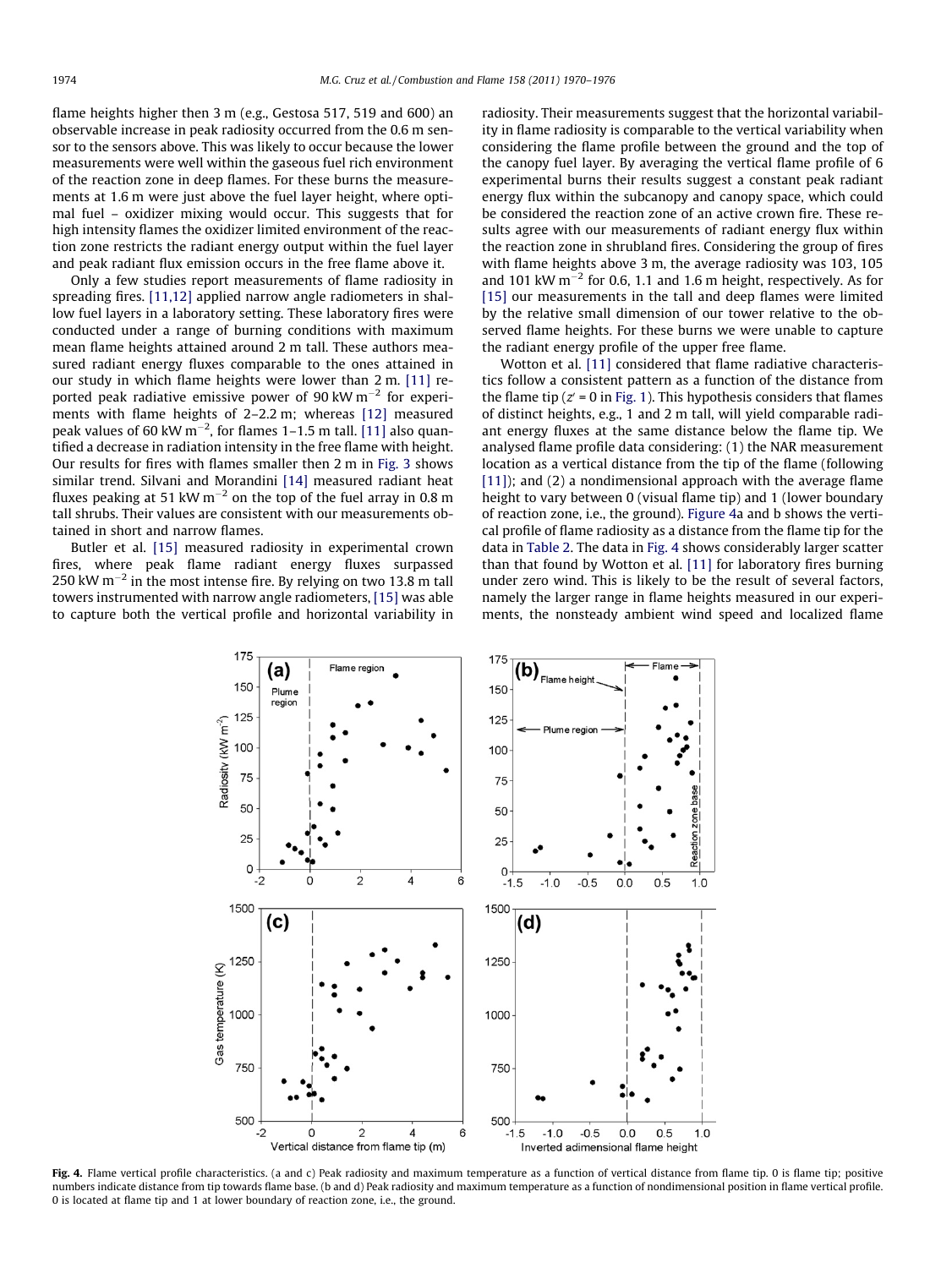<span id="page-5-0"></span>front–atmosphere interactions that results in highly turbulent flame flow. Analysis of the variation in flame characteristics considering the nondimensional flame profile shows a linear variation in flame characteristics.

## 3.3. Flame temperature

Smoothed  $(n = 5)$  peak flame temperatures varied between 1200 and 1300 K in the experiments with flame height higher then 3 m, and 750–1000 K in experiments with flame heights lower then 2 m. The lower flame temperature (i.e., <700 K) data in [Table](#page-3-0) [3](#page-3-0) originates from thermocouples located within the intermittent flame and plume region [\(Fig. 4c](#page-4-0)). It is felt that the relatively low sampling rate (1 Hz) limits the inferences that can be made from the fires with smaller flame residence times, i.e., <30 s. Peak gas temperatures were significantly correlated with peak radiosity (Pearson's  $r = 0.73$ ). Peak flame temperatures correlated with flame size, i.e., height and depth, and the measurement location in the flame (reaction zone, free flame or intermittent flame region). Within the subset of experiments with flame heights above 3 m flame temperature measurements were concentrated in the rich and persistent flame regions. In these regions of the flame the measurements did not show an increase in flame temperature with flame depth and/or height; temperatures seem to asymptote to 1250 K [\(Fig. 4](#page-4-0)c). The highest flame temperatures were measured in the interface between the reaction zone and the free flame ([Table 2](#page-2-0)). The data showed a noticeable decrease of flame temperature in its last meter, the area of intermittent flame ([Fig. 4](#page-4-0)c). Our results indicate flame tip temperatures between 600 and 800 K, with the large variability in flame temperature around the flame tip associated with the variability in flame structure due to its turbulent nature and the inherent difficulty in estimating flame height. A plot of flame temperature as a function of the adimensional location within the flame ([Fig. 4b](#page-4-0)) shows a linear decrease in temperature with proximity of the flame tip.

Our peak flame temperatures were consistent with measurements obtained in the persistent flame region in laboratory [8,11,28] and outdoor shrubland fires [18]. Our peak flame temperatures were somewhat lower then measured within the rich and flame region of high intensity crown fires [15] and [\[29\].](#page-6-0) These authors report maximum temperatures averaging 1450 K. The rich and persistent flame regions in these experimental fires were characterized by a consistent maximum flame temperature [\[30\].](#page-6-0) This is comparable to our results [\(Fig. 4c](#page-4-0)).

# 4. Conclusions

A series of outdoor experimental fires in shrubland fuels conducted under variable fuel (e.g., fuel layer bulk density and load, fuel moisture content) and fire environment conditions (e.g., slope, air temperature, relative humidity, wind speed) provided quantitative data on flame radiant energy flux and temperature profiles over a range of flame sizes. Our measurements showed that flame radiosity vary considerably with flame structure and size. Our higher intensity burns yielded peak radiant energy fluxes between 150 and 175 kW  $m^{-2}$  and flame gas kinetic temperatures between 1200 and 1330 K. The dataset identified a radiometric gradient within the vertical dimension of the shrubland flames. This radiometric profile was characterized by no change in energy flux within the reaction zone and the lower portion of the free flame, followed by decay as the measurement location approached the flame tip. Measurements of radiative energy flux at the flame tip showed the highest variability, likely due to the pulsating nature of the flame, and its intermittent presence in the conical volume element targeted by the narrow angle radiometers. In an outdoor setting, with variable wind speed and direction, the fluctuating nature of the flame is amplified compared to what is observed in a controlled laboratory environment.

The comparison of our results with experimental measurements of flame radiant energy flux in laboratory and high intensity experimental crown fires reveal the significance of scale in quantifying fundamental fire phenomena. Our radiant energy flux measurements were substantially higher than measurements obtained within a laboratory setting, and lower than found in active crown fires. Peak gas temperatures in the flame seemed to not be as affected by scale. Our measurements were consistent with those reported from laboratory and outdoor experimental fires [11,12,15].

The present dataset constitutes a unique description of fundamental flame properties that provide insight into flame dynamics and heat transfer phenomena. The dataset has further use to calibrate and evaluate physical model components.

# Acknowledgments

Many individuals were involved in the experimental burn program throughout the years, namely L.M. Ribeiro, L.P. Pita, S. Cardoso, A. Trindade, and N. Luis, from Associação para o Desenvolvimento da Aerodinâmica Industrial. Their contribution to the preparation and execution of experimental burns is gratefully acknowledged. The support of Direccao Geral de Florestas by making the Gestosa and Gondramaz sites available for the experimental burning program is acknowledged. Thanks to the voluntary fire fighting units (Bombeiros Voluntarios (BV) Castanheira de Pera, BV Lousa, and BV Miranda do Corvo) that provided suppression resources during the preparation and execution of the experimental burns. Thanks also to Kyle Shannon for preparing and calibrating some of the experimental equipment.

#### References

- [1] R.R. Linn, Transport Model for Prediction of Wildfire Behavior, Los Alamos National Laboratory Scientific Report LA13334-T, 1997.
- B. Porterie, D. Morvan, J.C. Loraud, M. Larini, Phys. Fluids 12 (2000) 1762-1782.
- [3] D. Morvan, J.L. Dupuy, Combust. Flame 127 (2001) 1981–1994.
- [4] O. Sero-Guilaume, J. Margerit, Int. J. Heat Mass Transfer 45 (2002) 1705–1722.
- [5] E.A. Catchpole, N. de Mestre, Aust. Forest. 49 (1986) 102–111.
- [6] R.O. Weber, Proc. Energy Combust. Sci. 17 (1991) 67–82.
- [7] J.M.C. Mendes-Lopes, J.M.P. Ventura, J.M.P. Amaral, Int. J. Wildland Fire 12 (2003) 67–84.
- J.L. Dupuy, J. Marechal, D. Morvan, Combust. Flame 135 (2003) 65-76.
- [9] X. Zhou, L. Sun, S. Mahalingam, D.R. Weise, Combust. Sci. Technol. 175 (2003) 1293–1316.
- [10] J.L. Dupuy, P. Vachet, J. Marechal, J. Melendez, A.J. Castro, Int. J. Wildland Fire 16 (2007) 324–340.
- [11] M.B. Wotton, T.L. Martin, K. Engel, Vertical flame intensity profile from a surface fire, in: Proc. 13th Conference on Fire and Forest Meteorology, Lorne, Victoria, Australia, 1998.
- [12] B.W. Butler, Experimental measurements of radiant heat fluxes from simulated wildfire flames, in: Proc. 12th Conference on Fire and Forest Meteorology, Jekyll Island, Georgia, 1994.
- [13] T. Hirano, K. Saito, Prog. Energy Combust. Sci. 20 (1994) 461–485.
- [14] X. Silvani, F. Morandini, Fire Safe. J. 44 (2009) 279–285.
- [15] B.W. Butler, J. Cohen, D.J. Latham, R.D. Schuette, P. Sopko, K.S. Shannon, D. Jimenez, L.S. Bradshaw, Can. J. Forest. Res. 34 (2004) 1577–1587.
- [16] B.J. Stocks, M.E. Alexander, B.M. Wotton, C.N. Stefner, M.D. Flannigan, S.W. Taylor, N. Lavoie, J.A. Mason, G.R. Hartley, M.E. Maffey, G.N. Dalrymple, T.W. Blake, M.G. Cruz, R.A. Lanoville, Can. J. Forest. Res. 34 (2004) 1548–1560.
- [17] F.A. Albini, Fizika Goreniya i Vzriva 32 (1996) 71–82 (in English) translated journal is printed in english as ''Physics of Combustion, Explosion and Shock Waves''.
- [18] P.A. Santoni, A. Simeoni, J.L. Rossi, F. Bosseur, F. Morandini, X. Silvani, J.H. Balbi, D. Cancellieri, L. Rossi, Fire Safe. J. 41 (2006) 171–184.
- [19] D.X. Viegas, P.M. Palheiro, L.P. Pita, L.M. Ribeiro, M.G. Cruz, A Ollero, B. Arrue, M. Ramiro, Analysis of fire behaviour in Mediterranean shrubs: the Gestosa fire experiments (Portugal), in: Proc 5th International Conference on Forest Fire Research, Figueira da Foz, Portugal, 2006
- [20] W.R. Catchpole, C.J. Wheeler, Aust. J. Ecol. 17 (1992) 121–131.
- [21] R.H. Canfield, J. Forest. 39 (1941) 388–394.